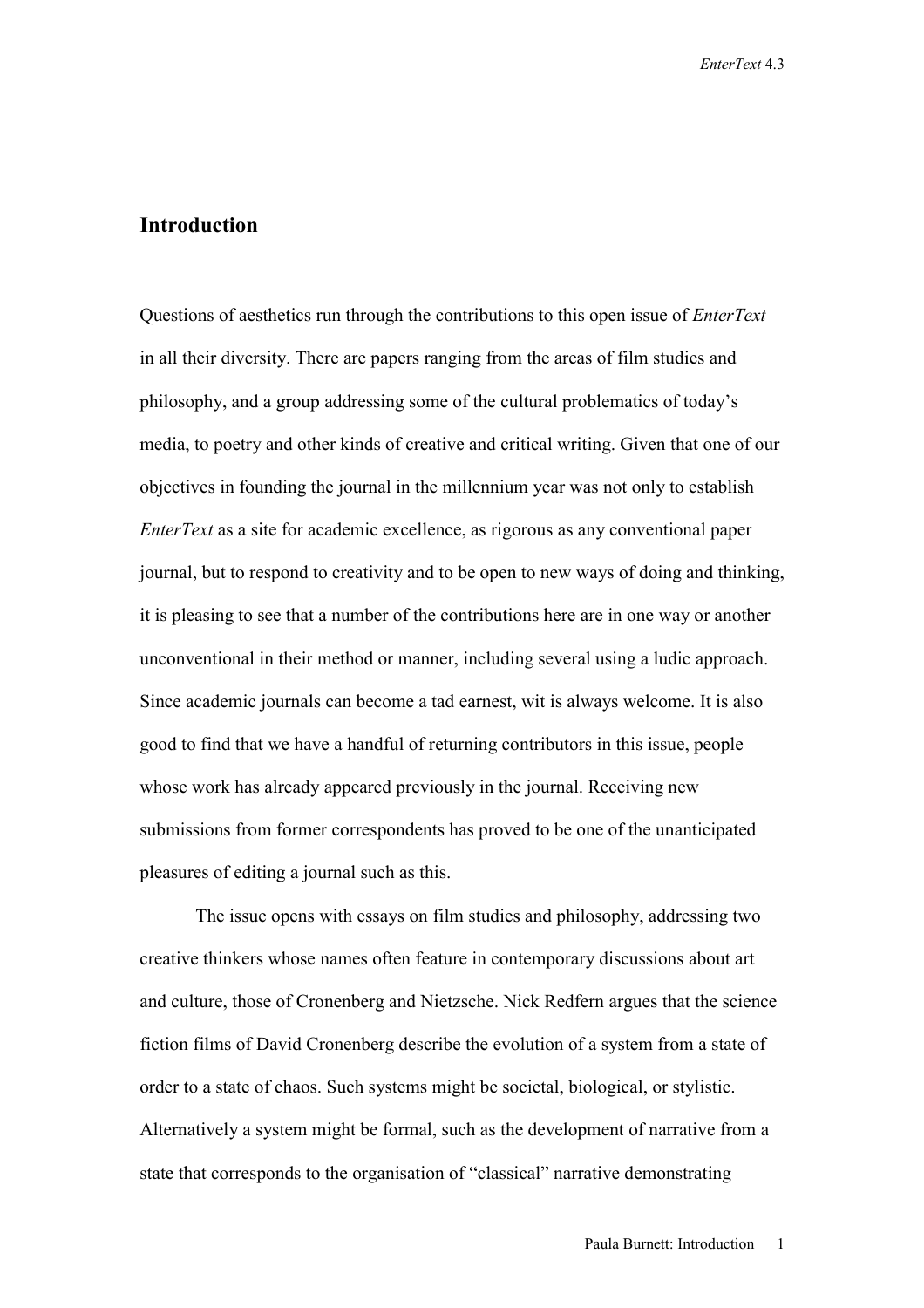*EnterText* 4.3

spatial, temporal and causal order, to a state of confusion where the spectator is unable to engage in the same process of *fabula* construction due to the increasing chaos of the narrative. Redfern explores the breakdown of narrative order in *Videodrome* (1982), and describes an asymmetrical narrative schema that can be applied to Cronenberg's other films. Nietzsche, an enduringly controversial figure, is Steven Michels' topic in an essay which examines his use of the aphorism. It argues against the accepted view aligning this with his esotericism, asserting rather that it was a strategy embraced by the philosopher for the sake of outreach to as wide a readership as possible. The consequence of this, it claims, was that it enabled Nietzsche's critique of modernity to become more precise, and also radicalised his own philosophy. In aesthetic terms, Michels concludes, Nietzsche combined the style of poetry with the substance of philosophy.

 The following three pieces form a group, originating from a conference panel in Chicago staged by the Association of Writing Programs. The contributors are all involved in teaching creative writing, and address the impact of the media on that process. The first contribution, by Davis Schneiderman, presents a witty discussion in the form of an "interview" tackling current theoretical debates about postmodernism and popular culture in stimulating style. The second, by Robert Miltner, offers a broad-ranging survey of the role of print media as against the expanding empire (and waistlines) of the world of electronic media, and makes a tasty plea for a balanced diet to include not only the popular, new, and often bland, but some of the more healthful fare of traditional literature, replete as it is with fibre. Thrity Umrigar's essay completes the trio with a personal statement as to how her own background, growing up in India, shapes her attitude to television in the USA. While she concedes that the medium has its uses as a tool for disseminating information, and that as a teacher she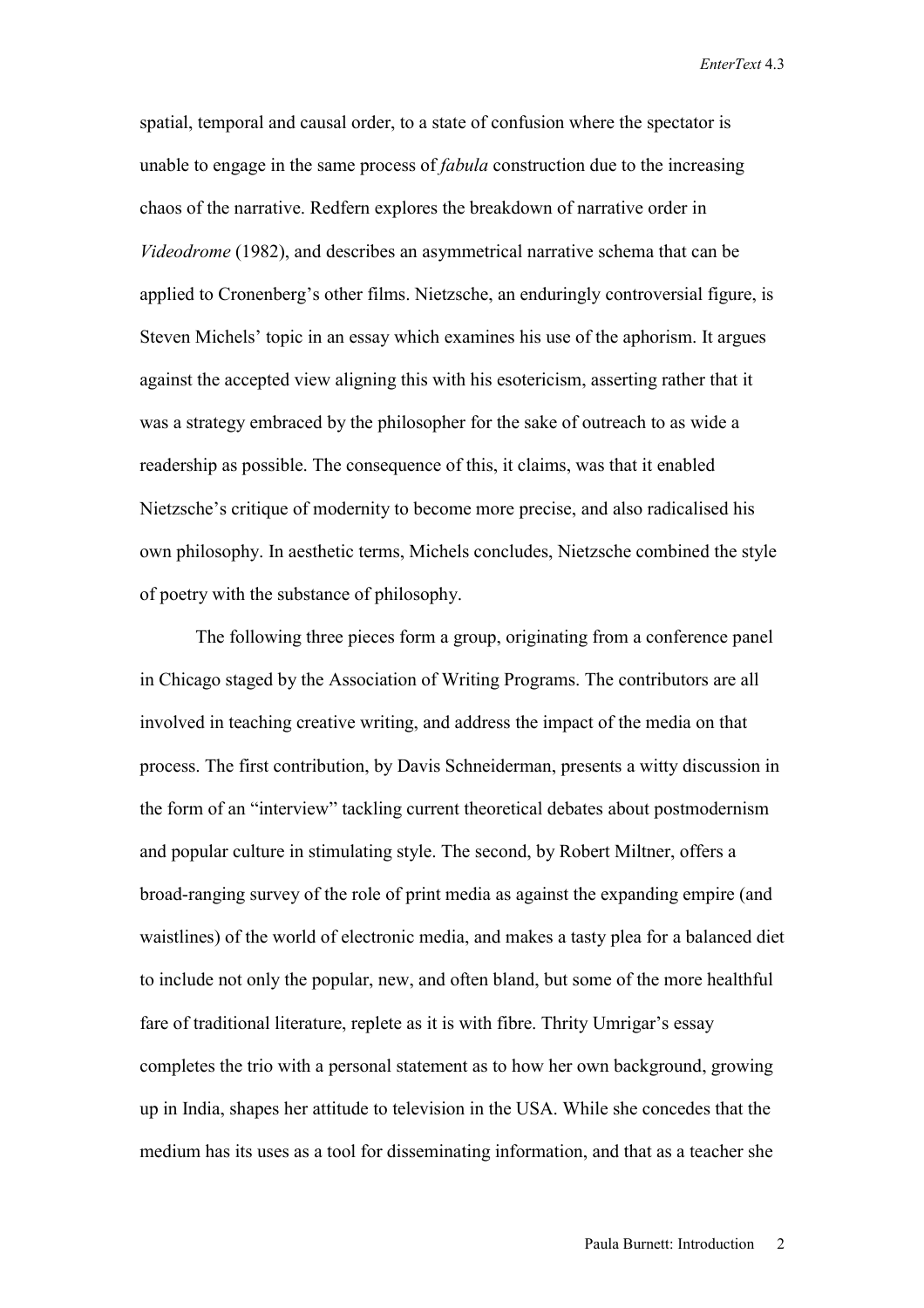*EnterText* 4.3

needs to keep in touch with popular culture up to a point, in the end her analysis takes a bleak view of the value, to herself or her students, of "the blue haze of the idiot hox"

 This group is following by a further "ficto-critical" piece from Paul Magee, who uses the figure of the fourteenth floor, often actually the thirteenth which does not "exist," to address some similarly subtle questions of art and reality. The poetic qualities of this extract from a longer work are held in a productive tension with its mode of philosophical inquiry.

Poetry itself is next in the sequence. John Robert Lee, a St. Lucian poet, and Cliff Forshaw, a British one, are represented by a selection of four poems each. St. Lucia is a tiny country with a disproportionately weighty poetic tradition. Derek Walcott may be its most famous "maker" of this kind, but there are several other notable poets whose deserve to be known outside the Caribbean region, among them John Robert Lee. Cliff Forshaw's work is well-known in certain literary circles in the UK, but it too merits a broader readership.

The two items which conclude the issue are in an obvious sense very different, but in another, related. They are in different genres, for one thing. Nouri Gana's contribution fits no easy category, with its mix of passion and polemics, poetry and critique. At base it takes a bleak view of the surrealisms of today's global conflictual politics, yet at another level the wit of its polyglossic idiom (with nods towards Joyce and Shakespeare, among others) manages to produce an almost carnivalesque superstructure to the trajectory of its thought. Finally, Michael Wayne's review of Susan Akono's book *WMD: Weapons of My Disappointment* welcomes it as a new vantage point on the contemporary scenes of world power, in these increasingly extraordinary times when the rhetorics which are deployed to legitimise political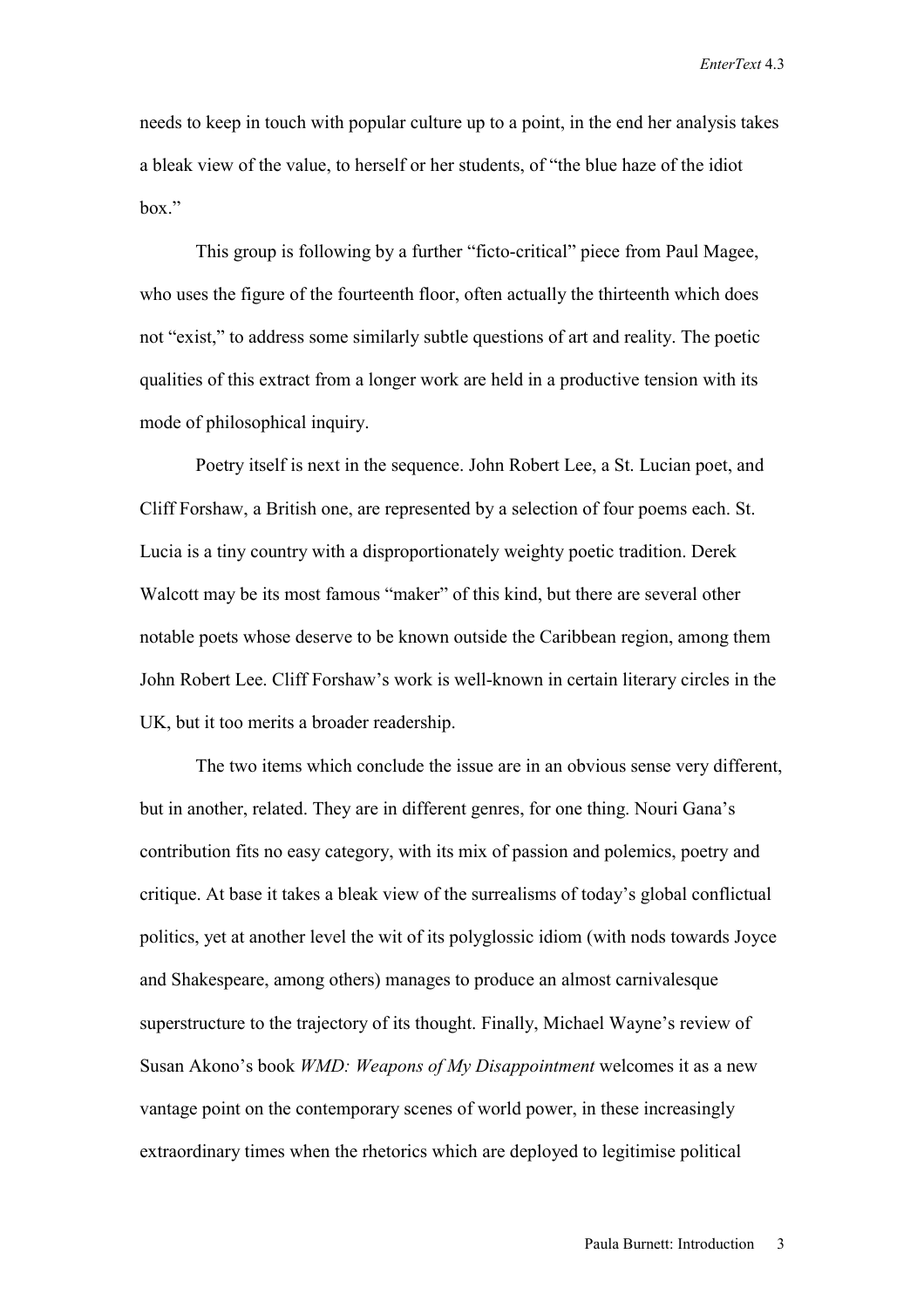*EnterText* 4.3

action are frequently strained to the point of collapse. It is a small book but big in its reach, and, like the films of Michael Moore, deserves a mainstream audience.

As we conclude the fourth volume of the journal (with a substantial supplement to this issue, on "Shelving Translation," as a bonus), I would like to thank not only all those whose work has so far been published here, but also all those who submitted work which, for one reason or another, we were unable to publish. It is always an uncertain task to found a new journal, and there is a proliferation of electronic journals in our time, not all of them asserting that quality, both of submission and of editorial work, is as important on the web as it is in print. We have tried to maintain a high standard, and where appropriate to encourage our contributors to fine-tune their work. We are proud to have published some excellent work from contributors ranging from eminent professors to promising research students, some of whom may become the eminent professors of tomorrow. The first four years have seen extraordinary political events, to which we have been glad to publish some early responses. For the editorial team, ably supported by our guest editors on occasion, they have been testing but rewarding years, and we now look forward to consolidating the position and reputation of the journal. There are many pressures on it, not least the difficulty of maintaining its role as an interdisciplinary site when there are many reasons in today's academy why narrowing rather than broadening is the name of the game. A further pressure comes from those who think if it is any good, you should make readers pay to see it. We founded this journal passionately committed to the ideal of the web as a new way of making connections between people the world over, transcending to some extent the great divides imposed by economic imbalances and the ivory tower of academia, not to mention global geography. Subscription journals, of course, have their role, but it is not the one we aspire to. However, if we are to keep